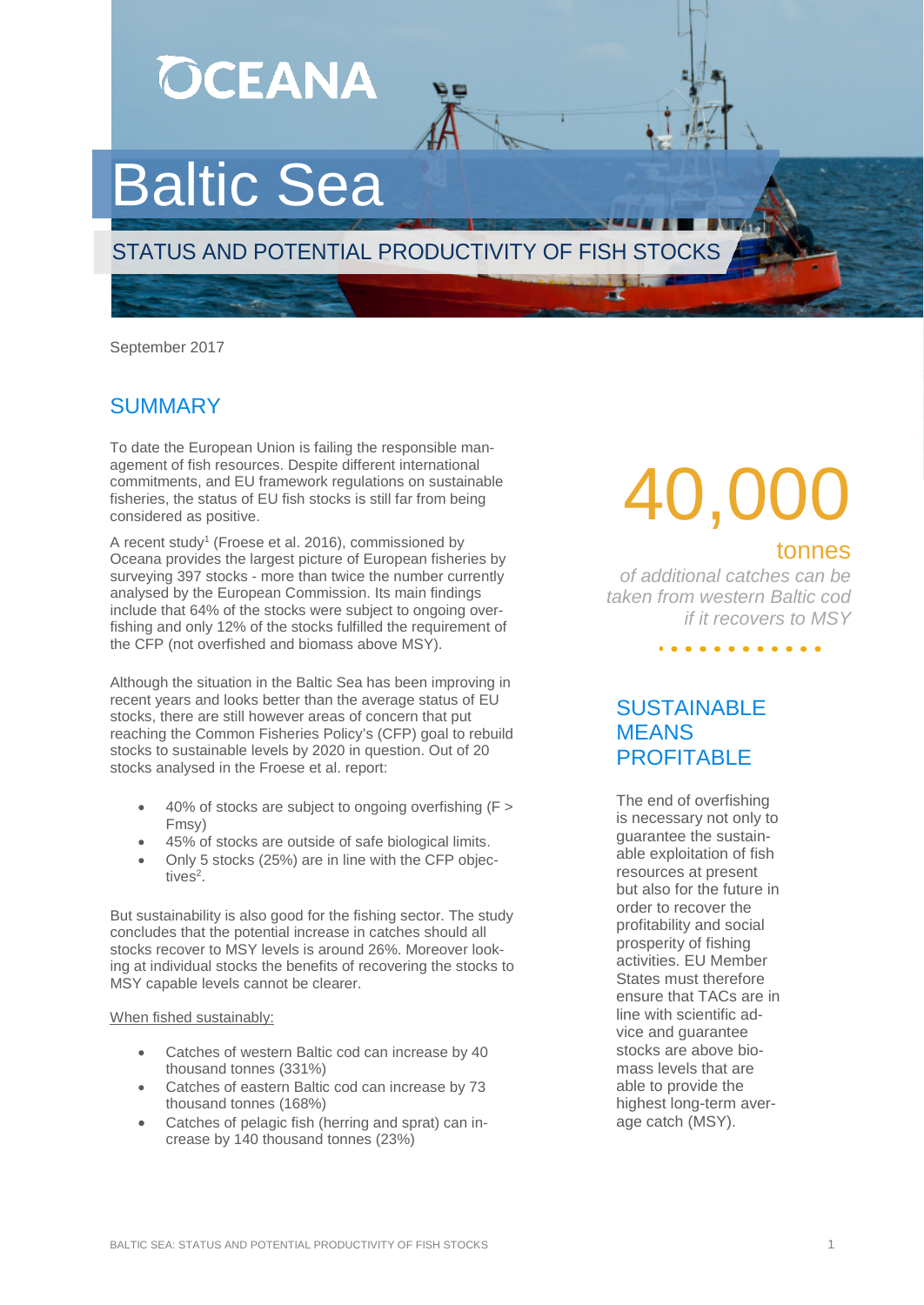# **OCEANA**

## THE BALTIC SEA

The Baltic Sea is one of the largest brackish water seas in the world and due to its unique conditions it is a highly stressful environment for most marine organisms. Only a limited number of species have successfully colonized it and number of commercially exploited species is much lower than in the neighbouring North Sea.

The Baltic Sea is enclosed from all directions, surrounded by nine countries (Denmark, Estonia, Finland, Germany, Latvia, Lithuania, Poland, The Russian Federation, and Sweden) and connected to the North Sea by a number of smaller Danish straits.



*Cod, herring and sprat account for 95% of total catches in the Baltic Sea*

*Recovering cod should be a top priority for its environmental and commercial importance*

### **Fisheries**

Commercial fishing in the Baltic Sea has a long tradition in all surrounding countries but target only a handful of stocks.

The main species targeted in the commercial fisheries in the Baltic Sea are cod, herring, and sprat, which together account for about 95% of the total catch. The pelagic fisheries, which account for the largest catches (by weight) in the region are the mid-water trawl fisheries for sprat and for herring. The most important demersal fisheries are the bottom-trawl fisheries for cod and flatfish<sup>3</sup>. In recent years, the most important species landed in weight included herring (representing 51% of the landed weight) and sprat (38% of the landed weight), followed by cod and flounder. The pelagic species (sprat and herring) also generate the highest value due to the volume of landings<sup>4</sup>.

Cod is a highly important fish species in the Baltic, both environmentally and commercially, and in the past it used to generate majority of value. It is also highly important for many smallscale fishermen and its recovery should be a top priority for decision makers and stakeholders.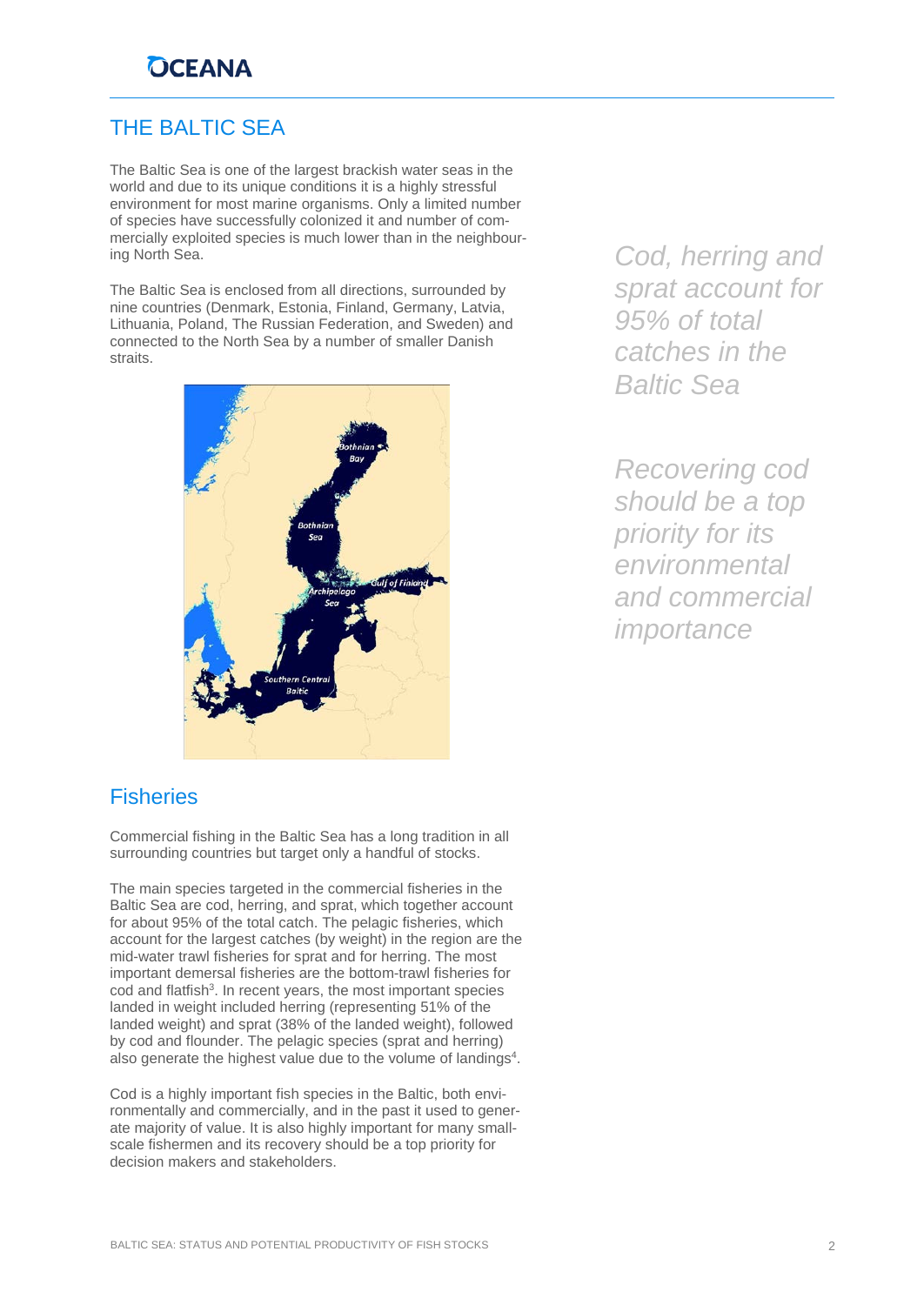# BALTIC SEA STATUS AND RECOVERY SCENARIO

To get the full picture of European fisheries, including the Baltic Sea fisheries, Oceana commissioned the most comprehensive scientific study ever made on the status of European fish stocks and their potential productivity if sustainably managed. The findings of this independent study confirms that only a minority of European stocks can be considered as well managed, and although there is serious cause for concern about the current state of fish stocks, the potential of stock recovery is huge.

In order to fulfil the legally binding commitments of the CFP to recover fish stocks above healthy levels by 2020 annual catch limits must be set consistent with scientific advice. In many instances it means immediate but temporary cuts to the total allowable catches and as a result short-term losses for the industry. This is often the main argument against following scientific advice used by both the industry and decision makers.

The GEOMAR study conveys an optimistic message however rebuilding of biomass above the MSY level would require only a few years in most stocks. Depending on the depletion level exploitation at half the MSY-level would rebuild most stocks in the northern ecoregions in only 1-5 years<sup>5</sup>.

Even though Baltic Sea looks better than the average status of the EU stocks, out of 20 stocks analysed nearly half (40%) are subject to ongoing overfishing (F > Fmsy) and 45% are outside of safe biological limits. Only 5 stocks (25%) are in line with the CFP objectives<sup>6</sup>.



There is however a lot of room for improvement. Currently the total biomass of the 20 analysed stocks of 3 million tonnes in 2015 was well below the potential biomass level of 4 million tonnes that can produce maximum yields. Total recorded catches of 685 thousand tonnes were also below the summed maximum sustainable yield of 958 thousand tonnes. Because of trophic interactions it is not possible to achieve MSY simultaneously for all stocks, but sustained catches of near the lower confidence limit or near 90% of MSY (whichever is lower) would be possible if all stocks have recovered above Bmsy. Because of more fish in the water, such catches could be obtained with much less fishing effort and much less impact on the ecosystem<sup>7</sup>.

### **Baltic Sea stocks exploitation status**



#### **Stocks sustainably exploited**

# UP TO 26% MORE FISH

**In summary the potential increase in catches should all stocks recover to MSY levels is around 26%.**

Moreover looking at individual stocks the benefits of recovering the stocks to MSY capable levels cannot be clearer.

When fished sustainably:

Catches of **western Baltic cod** can increase by 40 thousand tonnes (331%)

Catches of **eastern Baltic cod** can increase by 73 thousand tonnes (168%)

Catches of pelagic fish (herring and sprat) can increase by 140 thousand tonnes (23%)